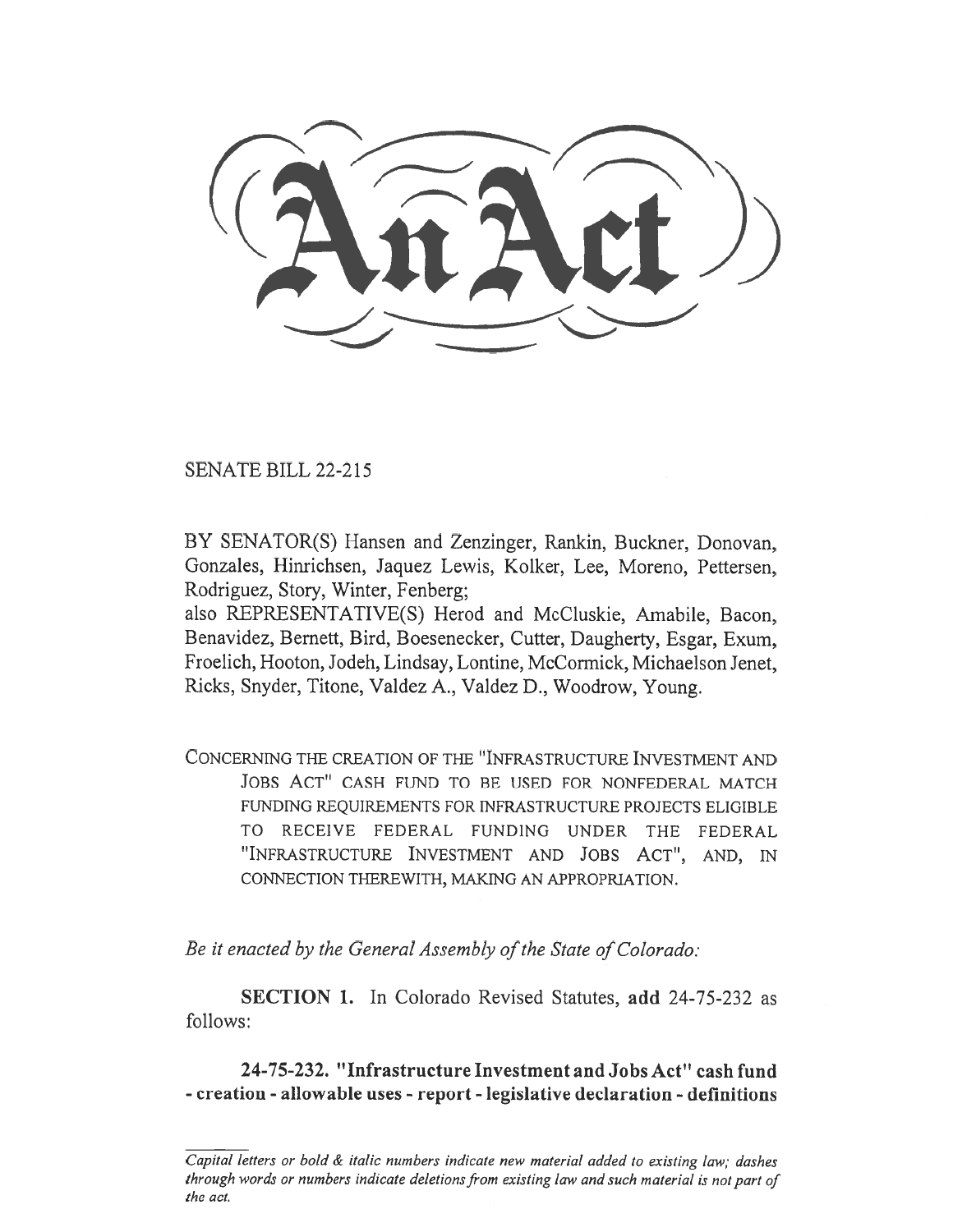- repeal. (1) THE GENERAL ASSEMBLY FINDS AND DECLARES THAT:

(a) THE FEDERAL GOVERNMENT ENACTED WITH BIPARTISAN SUPPORT THE "INFRASTRUCTURE INVESTMENT AND JOBS ACT", WHICH INCLUDES FIVE HUNDRED FIFTY BILLION DOLLARS IN FEDERAL FUNDS FOR NEW INFRASTRUCTURE INVESTMENTS NATIONWIDE;

(b) APPROXIMATELY TWO HUNDRED PROGRAMS IDENTIFIED IN THE FEDERAL ACT MAY BE RELEVANT TO COLORADO AND INITIAL ESTIMATES SHOW THE STATE COULD RECEIVE BETWEEN APPROXIMATELY THREE BILLION FOUR HUNDRED MILLION DOLLARS AND SIX BILLION EIGHT HUNDRED MILLION DOLLARS IN NEW FEDERAL FUNDING FOR INFRASTRUCTURE INVESTMENTS, WITH SIGNIFICANT FUNDING SUBJECT TO NONFEDERAL MATCH REQUIREMENTS;

(c) WITH THESE AVAILABLE FEDERAL FUNDS, COLORADO HAS THE OPPORTUNITY TO MAKE SIGNIFICANT PROGRESS ON ITS INFRASTRUCTURE GOALS THAT CAN CREATE POSITIVE IMPACTS FOR COLORADANS ACROSS THE STATE;

(d) IN ORDER FOR THE STATE TO BE COMPETITIVE FOR THE HIGHEST RANGE OF FUNDING AVAILABLE TO IT UNDER THE FEDERAL ACT, IT IS NECESSARY FOR DEPARTMENTS TO HAVE FUNDS AVAILABLE AS A NONFEDERAL MATCH, ALTHOUGH DUE TO STILL-EVOLVING FEDERAL GUIDANCE THE AMOUNTS NEEDED AND SPECIFIC TYPES OF PROJECTS MAY NOT BE KNOWN IN TIME FOR THIS MONEY TO BE APPROPRIATED IN THE ANNUAL GENERAL APPROPRIATION ACT; AND

(e) THE GENERAL ASSEMBLY DESIRES THE MONEY IN THE "INFRASTRUCTURE INVESTMENT AND JOBS ACT" CASH FUND TO BE ALLOCATED AS FOLLOWS; EXCEPT THAT THE ANTICIPATED PERCENTAGES MAY CHANGE DEPENDENT ON NEED AND GUIDANCE DEVELOPED BY THE FEDERAL GOVERNMENT FOR IMPLEMENTATION OF THE FEDERAL ACT:

(I) THIRTY-FIVE PERCENT FOR TRANSPORTATION PROGRAMS;

(II) TWENTY-FIVE PERCENT FOR WATER, ENVIRONMENTAL, AND RESILIENCY PROGRAMS;

(III) TWENTY-FIVE PERCENT FOR POWER, GRID, AND BROADBAND

PAGE 2-SENATE BILL 22-215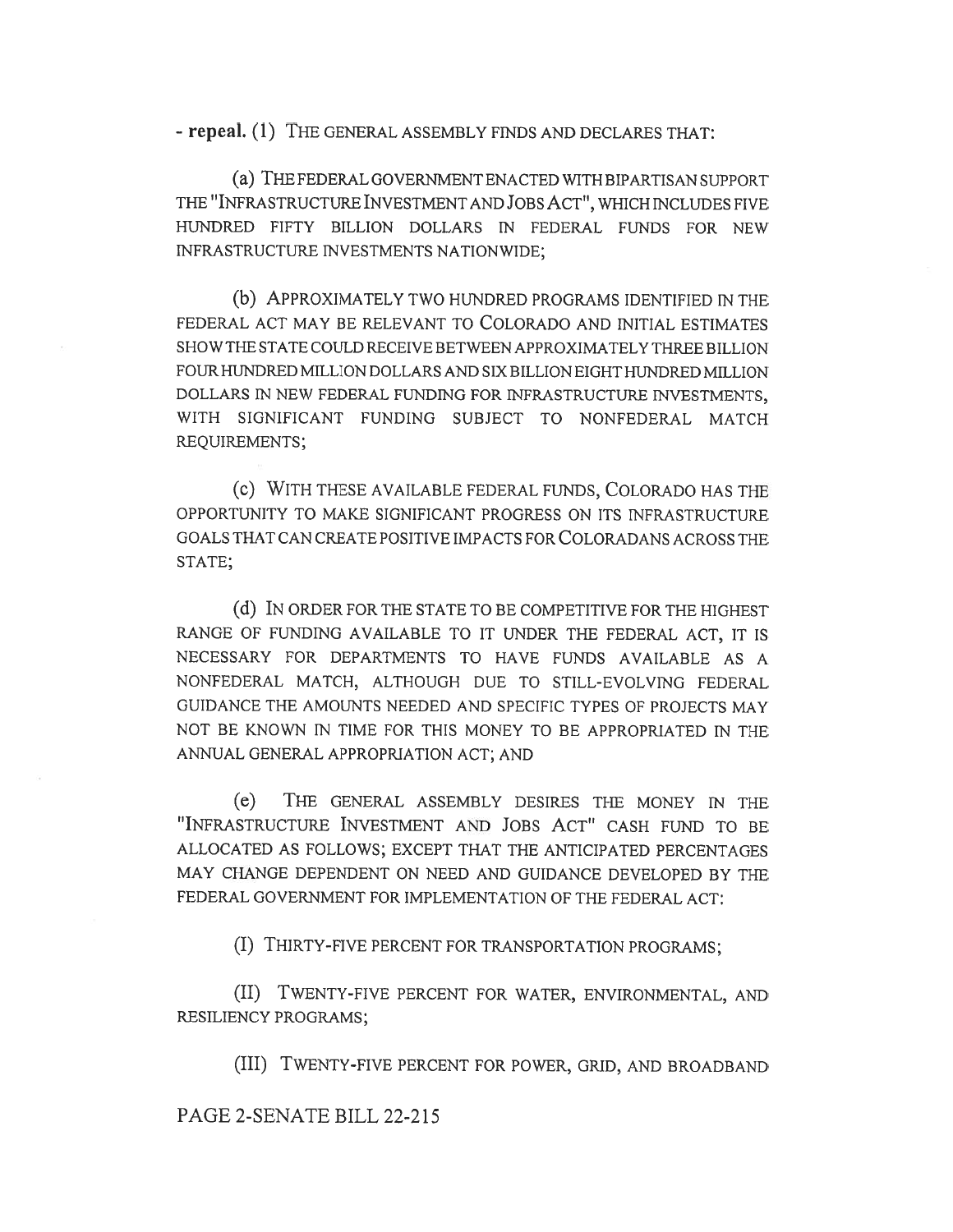PROGRAMS;

(IV) TEN PERCENT FOR LOCAL MATCH SUPPORT; AND

(V) FIVE PERCENT FOR GRANT WRITING SUPPORT, ADMINISTRATIVE SUPPORT, AND PROJECT PLANNING.

(2) AS USED IN THIS SECTION, UNLESS THE CONTEXT OTHERWISE REQUIRES:

(a) "DEPARTMENT" MEANS A PRINCIPAL DEPARTMENT OF THE STATE AS IDENTIFIED IN SECTION 24-1-110 AND THE OFFICE OF THE GOVERNOR, INCLUDING ANY OFFICES CREATED THEREIN.

(b) "FUND" MEANS THE "INFRASTRUCTURE INVESTMENT AND JOBS ACT" CASH FUND CREATED IN SUBSECTION (3) OF THIS SECTION.

(c) "INFRASTRUCTURE INVESTMENT AND JOBS ACT" OR "FEDERAL ACT" MEANS THE FEDERAL "INFRASTRUCTURE INVESTMENT AND JOBS ACT", PuB.L. 117-58, AS THE ACT MAY BE SUBSEQUENTLY AMENDED.

(d) "LOCAL GOVERNMENT" MEANS A COUNTY, A MUNICIPALITY, A CITY AND COUNTY, OR A SPECIAL DISTRICT.

(e) "OFFICE" MEANS THE OFFICE OF THE GOVERNOR.

(3) THE "INFRASTRUCTURE INVESTMENT AND JOBS ACT" CASH FUND IS HEREBY CREATED IN THE STATE TREASURY. THE FUND CONSISTS OF MONEY CREDITED TO THE FUND PURSUANT TO SUBSECTION (4) OF THIS SECTION AND ANY OTHER MONEY THAT THE GENERAL ASSEMBLY MAY APPROPRIATE OR TRANSFER TO THE FUND.

(4) (a) No LATER THAN THREE DAYS AFTER THE EFFECTIVE DATE OF THIS SUBSECTION (4)(a), THE STATE TREASURER SHALL TRANSFER EIGHTY MILLION TWO HUNDRED FIFTY THOUSAND DOLLARS FROM THE GENERAL FUND TO THE FUND.

(b) THE STATE TREASURER SHALL CREDIT ALL INTEREST AND INCOME DERIVED FROM THE DEPOSIT AND INVESTMENT OF MONEY IN THE FUND TO THE FUND.

PAGE 3-SENATE BILL 22-215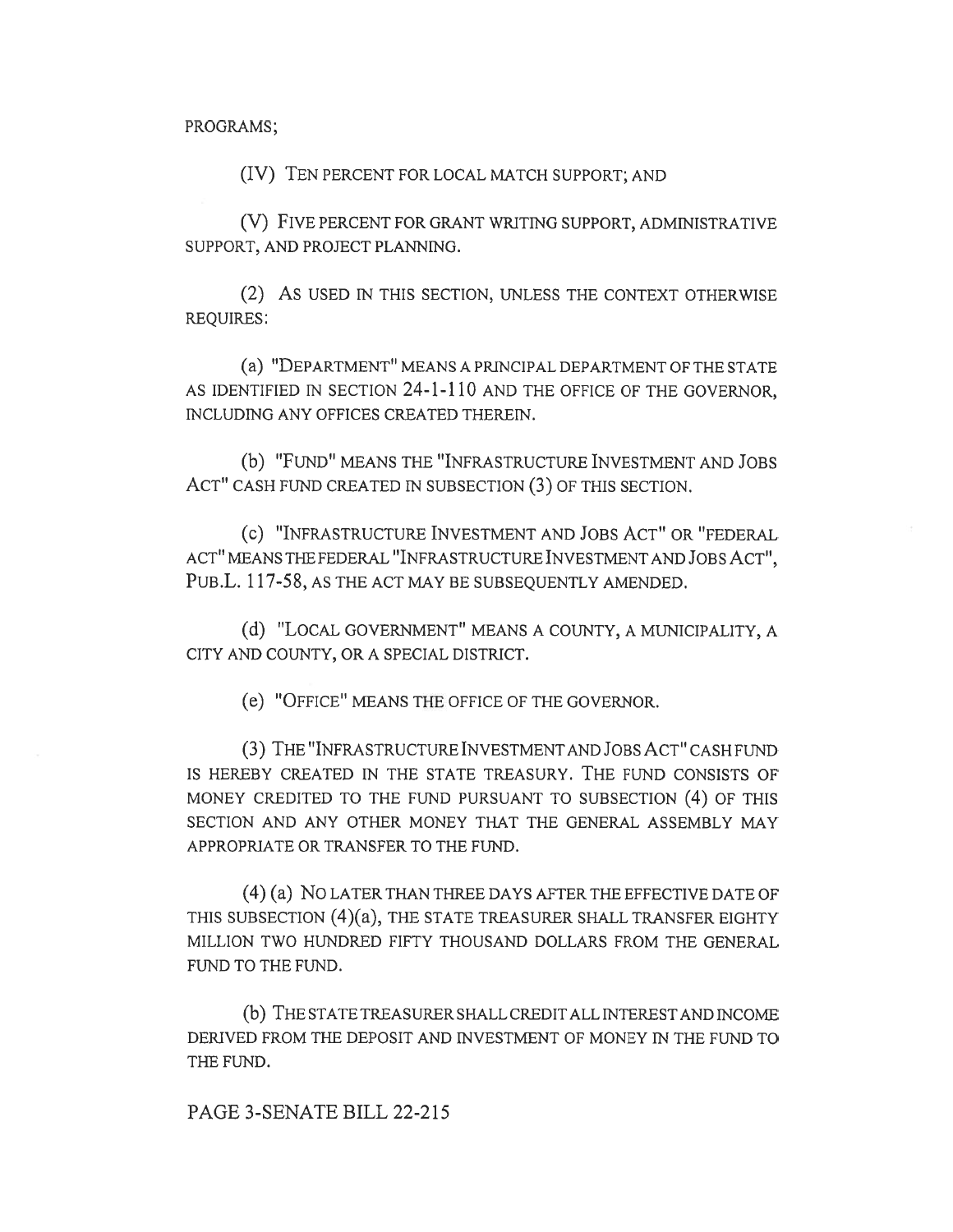(c) ON JUNE 30, 2028, THE STATE TREASURER SHALL TRANSFER ALL UNEXPENDED MONEY IN THE FUND TO THE GENERAL FUND.

(5) (a) SUBJECT TO APPROVAL BY THE GOVERNOR, A DEPARTMENT MAY EXPEND MONEY IN THE FUND AS THE MATCHING NONFEDERAL FUNDS FOR INFRASTRUCTURE PROJECTS PURSUANT TO REQUIREMENTS OF THE "INFRASTRUCTURE INVESTMENT AND JOBS ACT" FOR THE FOLLOWING CATEGORIES:

(I) TRANSPORTATION INFRASTRUCTURE PROJECTS AS SET FORTH IN THE FEDERAL ACT;

(II) WATER, ENVIRONMENTAL, AND RESILIENCY PROJECTS AS SET FORTH IN THE FEDERAL ACT;

(III) POWER, GRID, AND BROADBAND PROJECTS AS SET FORTH IN THE FEDERAL ACT; AND

(IV) ANY OTHER INFRASTRUCTURE PROJECT EXPLICITLY FUNDED AND SET FORTH IN THE FEDERAL ACT.

(b) IN ADDITION TO THE USES SET FORTH IN SUBSECTION (5)(a) OF THIS SECTION:

(I) SUBJECT TO APPROVAL BY THE GOVERNOR, A DEPARTMENT MAY EXPEND MONEY IN THE FUND TO PROVIDE MATCHING NONFEDERAL FUNDS TO A LOCAL GOVERNMENT OR A FEDERALLY RECOGNIZED INDIAN TRIBE FOR MATCH USES DIRECTED UNDER THE FEDERAL ACT; AND

(II) THE OFFICE MAY EXPEND MONEY FROM THE FUND TO PROVIDE GRANT WRITING SUPPORT, PROJECT PLANNING SUPPORT, AND FOR ADMINISTRATIVE NEEDS IN PROCESSING APPLICATIONS FOR MONEY FROM THE FUND AND DISBURSING MONEY AWARDED FROM THE FUND IN ACCORDANCE WITH THIS SECTION.

(c) SUBJECT TO ANNUAL APPROPRIATION BY THE GENERAL ASSEMBLY, A DEPARTMENT AND THE OFFICE MAY EXPEND MONEY FROM THE FUND FOR THE PURPOSES SET FORTH IN THIS SUBSECTION (5).

(d) BEFORE A DEPARTMENTAL EXPENDITURE FROM THE FUND, THE

PAGE 4-SENATE BILL 22-215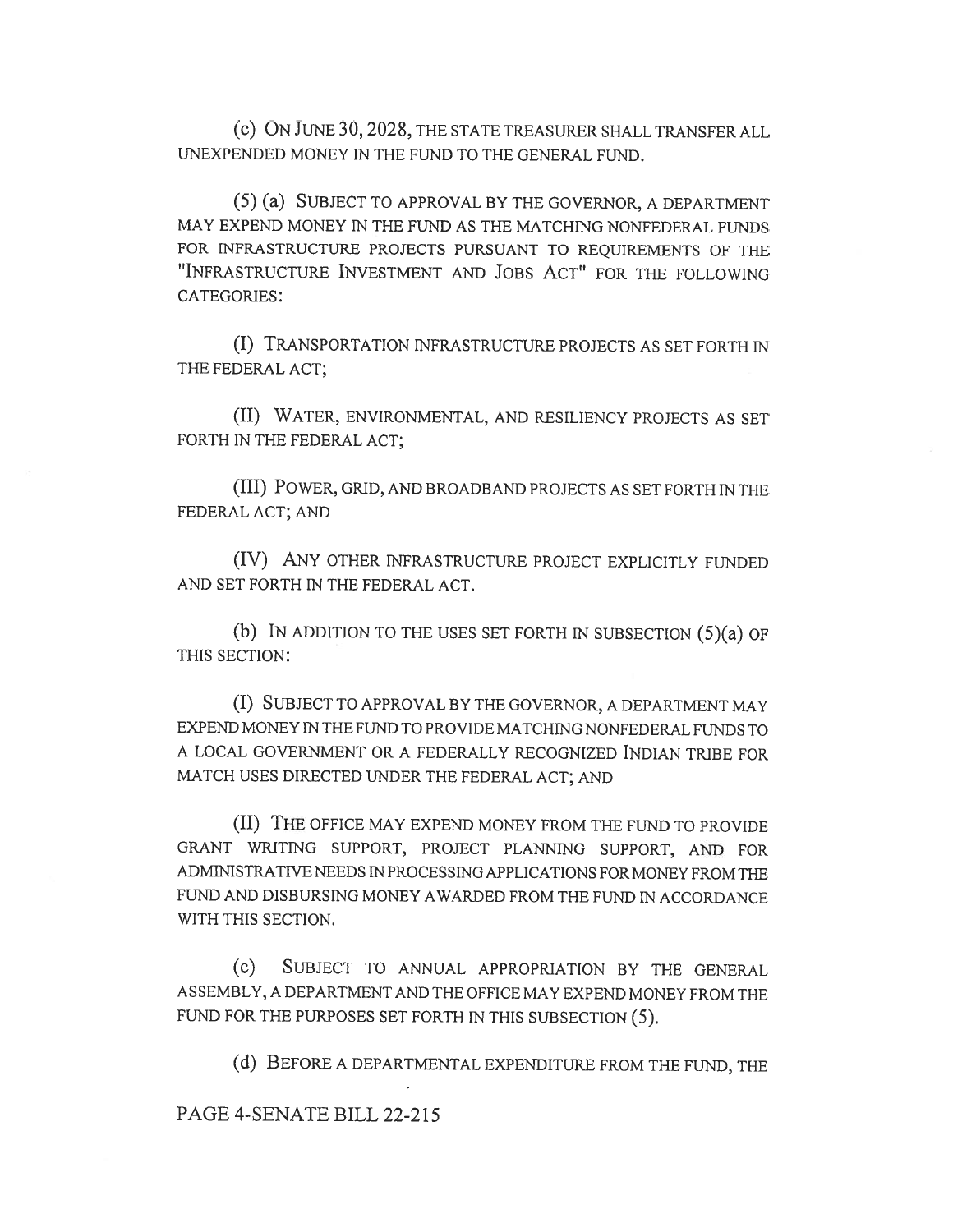OFFICE SHALL DEVELOP A PROCESS FOR DEPARTMENTS TO APPLY TO EXPEND MONEY FROM THE FUND FOR INFRASTRUCTURE PROJECTS THAT REQUIRE NONFEDERAL MATCH FUNDS IN ORDER TO BE ELIGIBLE FOR FEDERAL APPROVAL TO RECEIVE FEDERAL FUNDING FOR THE INFRASTRUCTURE PROJECT UNDER THE "INFRASTRUCTURE INVESTMENT AND JOBS ACT" AND A PROCESS FOR REVIEWING AND APPROVING APPLICATIONS.

(6) ANY DEPARTMENT EXPENDING MONEY FROM THE FUND SHALL INCLUDE INFORMATION REGARDING AMOUNTS EXPENDED AND ANTICIPATED TO BE EXPENDED AND INFORMATION ON THE SPECIFIC INFRASTRUCTURE PROJECT OR PROJECTS THE MONEY HAS BEEN OR IS ANTICIPATED TO BE EXPENDED ON IN THE DEPARTMENT'S ANNUAL PRESENTATION TO JOINT COMMITTEES OF REFERENCE PURSUANT TO SECTION 2-7-203.

(7) (a) ON OR BEFORE OCTOBER 1, 2022, AND ON OR BEFORE OCTOBER 1 OF EVERY YEAR THEREAFTER, THE OFFICE SHALL SUBMIT A REPORT TO THE JOINT BUDGET COMMITTEE OF THE GENERAL ASSEMBLY, THE SENATE COMMITTEE ON TRANSPORTATION AND ENERGY OR ANY SUCCESSOR COMMITTEE, AND THE HOUSE OF REPRESENTATIVES COMMITTEES ON TRANSPORTATION AND LOCAL GOVERNMENT AND ENERGY AND ENVIRONMENT OR ANY SUCCESSOR COMMITTEES. THE REPORT MUST INCLUDE:

(I) INFORMATION, ORGANIZED BY DEPARTMENT AND PRIORITY FUNDING CATEGORY, ON AWARDS THAT HAVE BEEN MADE PENDING FEDERAL APPROVAL INCLUDING THE AMOUNT OF MONEY AWARDED FROM THE FUND, THE FEDERAL FUNDS ANTICIPATED TO BE RECEIVED UPON FEDERAL APPROVAL, AND ANY OTHER FUNDING SOURCES ANTICIPATED;

(II) INFORMATION, ORGANIZED BY DEPARTMENT AND PRIORITY FUNDING CATEGORY, ON AWARDS THAT HAVE BEEN MADE AND RECEIVED FEDERAL APPROVAL INCLUDING THE AMOUNT OF MONEY AWARDED FROM THE FUND, THE FEDERAL FUNDS AUTHORIZED, AND ANY OTHER FUNDING SOURCES AUTHORIZED, RECEIVED, OR ANTICIPATED; AND

(III) ACTUAL EXPENDITURES BY DEPARTMENT FOR AMOUNTS AWARDED FROM THE FUND.

(b) IN ADDITION TO THE INFORMATION REQUIRED PURSUANT TO SUBSECTION (7)(a) OF THIS SECTION, THE OFFICE SHALL INCLUDE IN ITS FIRST

## PAGE 5-SENATE BILL 22-215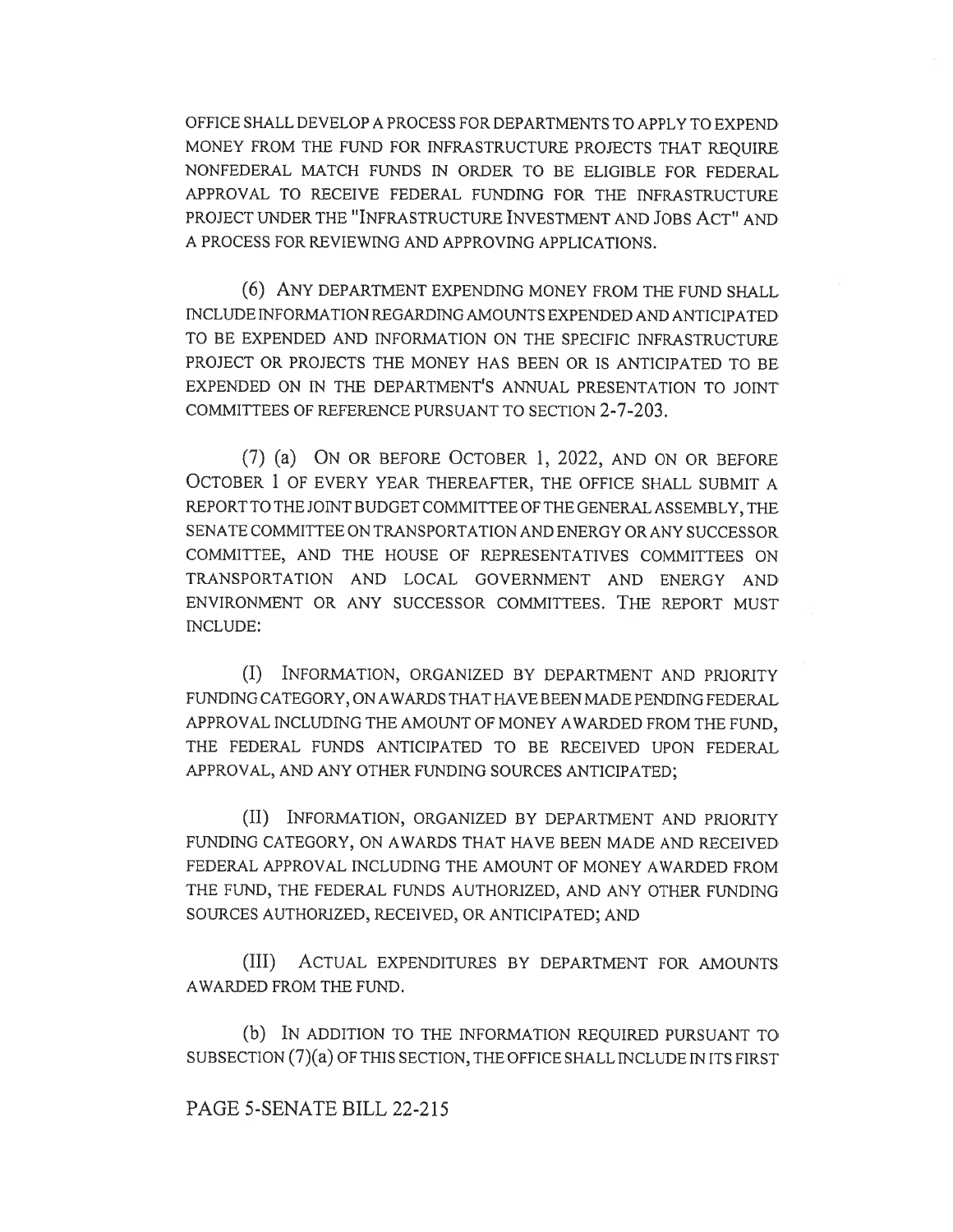REPORT DUE ON OR BEFORE OCTOBER 1, 2022, INFORMATION ON THE PROCESS THAT IT HAS ESTABLISHED FOR RECEIVING AND REVIEWING APPLICATIONS PURSUANT TO SUBSECTION (5)(d) OF THIS SECTION AND ANY RECOMMENDATIONS FOR LEGISLATIVE CHANGES FOR PURPOSES OF IMPLEMENTING THE PROVISIONS OF THIS SECTION.

(c) ANY DEPARTMENT APPLYING FOR AN AWARD OF MONEY FROM THE FUND MUST PROVIDE THE OFFICE WITH THE INFORMATION NECESSARY FOR THE REPORT REQUIRED BY THIS SUBSECTION (7) AND COMPLY WITH ANY REQUEST FROM THE OFFICE FOR THE INFORMATION.

(8) THIS SECTION IS REPEALED, EFFECTIVE JULY 1, 2028.

SECTION 2. Appropriation. For the 2021-22 state fiscal year, \$60,000,000 is appropriated to a department as defined by section  $24-75-232$   $(2)(a)$ , C.R.S., and to the office of the governor for use by a department or the office of the governor. This appropriation is from the "Infrastructure Investment and Jobs Act" cash fund created in section 24-75-232 (3), C.R.S. To implement this act, a department or the office of the governor may use this appropriation for the purposes specified in section 24-75-232 (5), C.R.S. Any money appropriated in this section not expended prior to July 1, 2022, is further appropriated to a department and the office of the governor through the 2026-27 state fiscal year for the same purpose.

SECTION 3. Safety clause. The general assembly hereby finds,